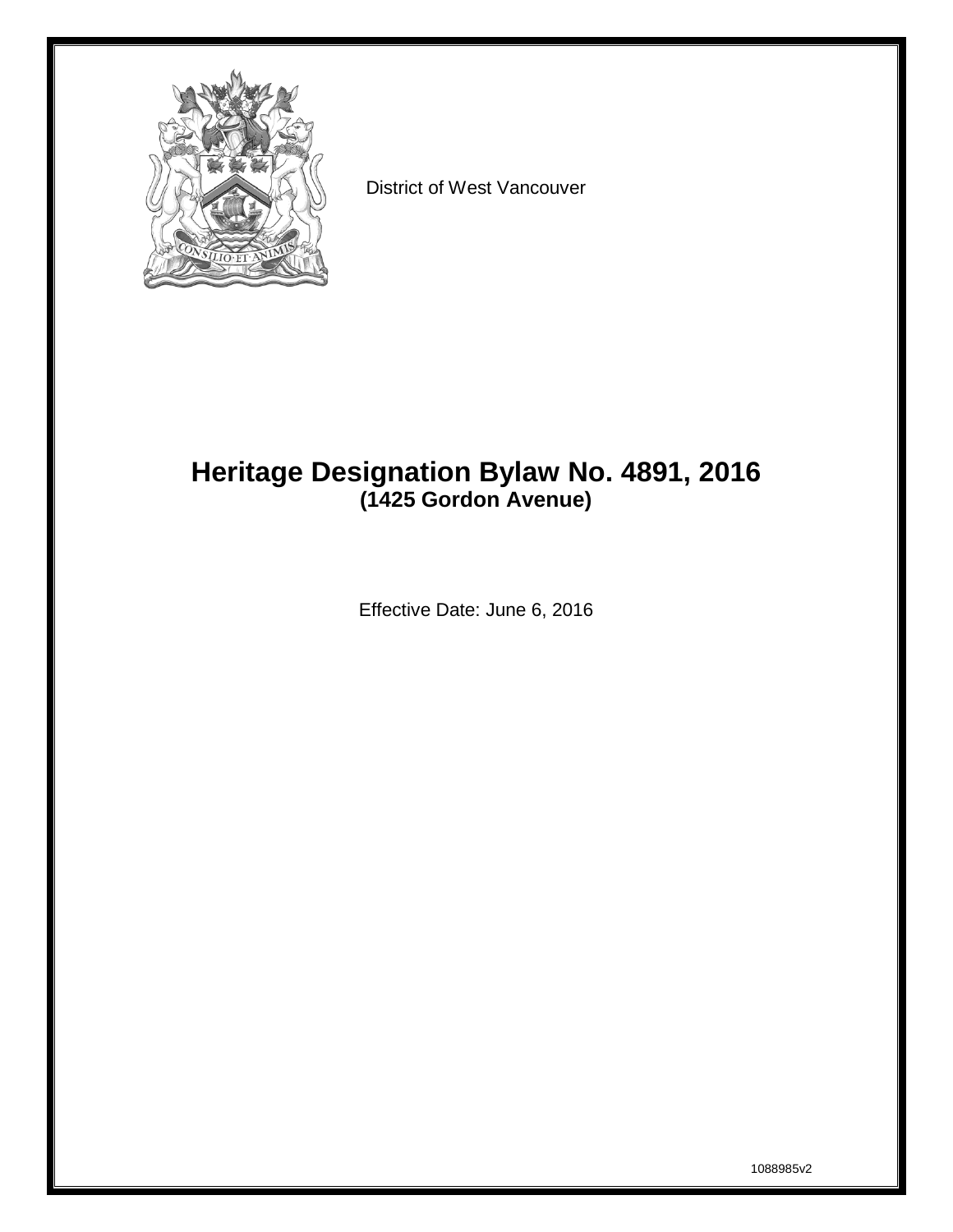# Heritage Designation Bylaw No. 4891, 2016

## **Table of Contents**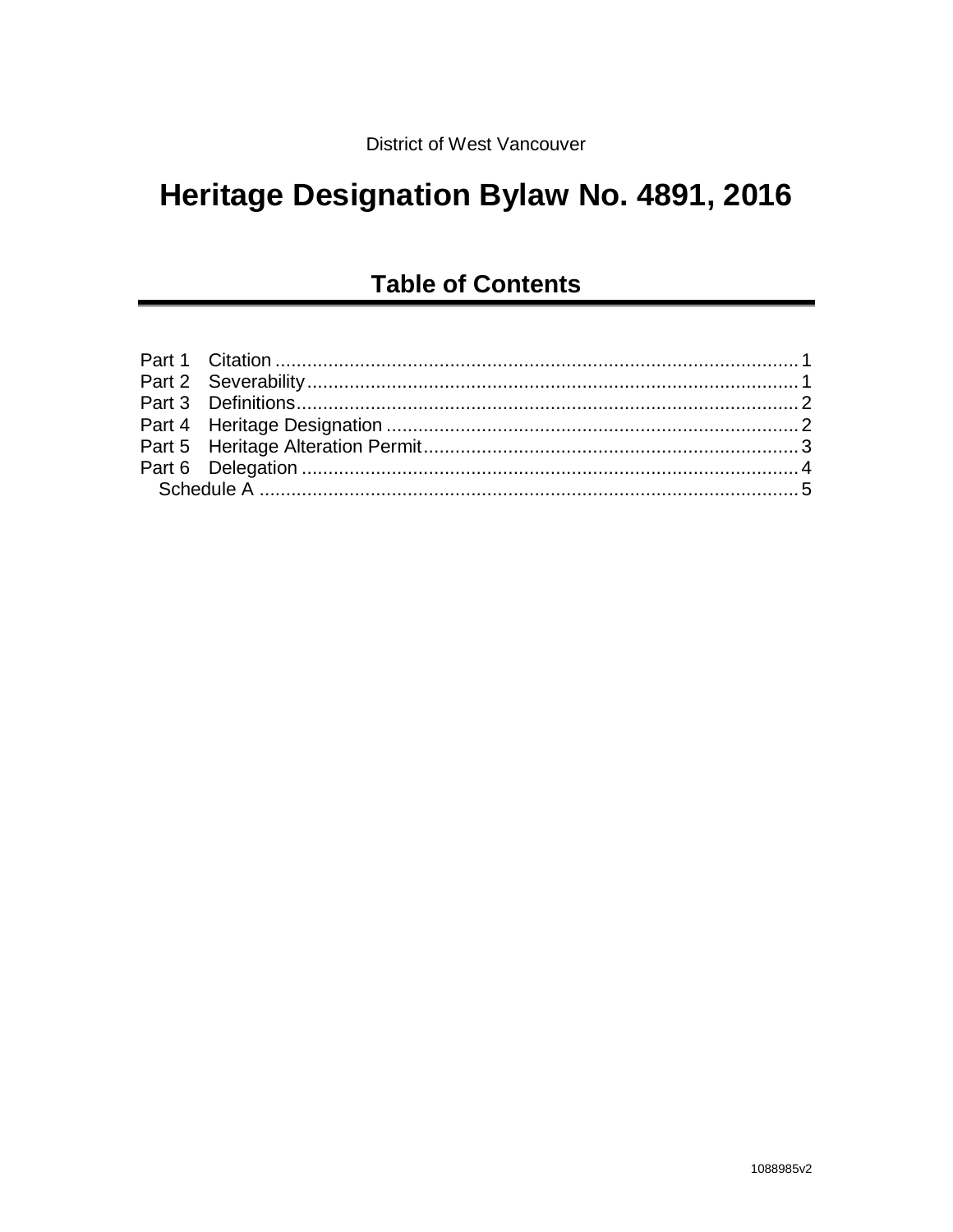District of West Vancouver

## **Heritage Designation Bylaw No. 4891, 2016**

A bylaw to designate 1425 Gordon Avenue as protected heritage property.

WHEREAS the Council of the Corporation of the District of West Vancouver considers that the Vinson Residence located at 1425 Gordon Avenue has heritage value and heritage character, and that the designation of the property is desirable for its conservation; and

WHEREAS the owner of the Property has requested that this bylaw be adopted; and

WHEREAS the owner of the Property has entered into a Heritage Revitalization Agreement with the District pursuant to section 610 of the *Local Government Act*  in which, in return for certain variances of District bylaws that would otherwise prohibit the development in accordance with the owners plans for the Property, the owner has waived any entitlement to compensation to which the owner would be entitled to by section 613 of the *Local Government Act* should the designation effected by this bylaw reduce the market value of the Property;

<span id="page-2-0"></span>NOW THEREFORE, the Council of The Corporation of the District of West Vancouver enacts as follows:

#### **Part 1 Citation**

1.1 This bylaw may be cited as "Heritage Designation Bylaw No. 4891, 2016."

#### <span id="page-2-1"></span>**Part 2 Severability**

2.1 If a portion of this bylaw is held invalid by a Court of competent jurisdiction, then the invalid portion must be severed and the remainder of this bylaw is deemed to have been adopted without the severed section, subsection, paragraph, subparagraph, clause or phrase.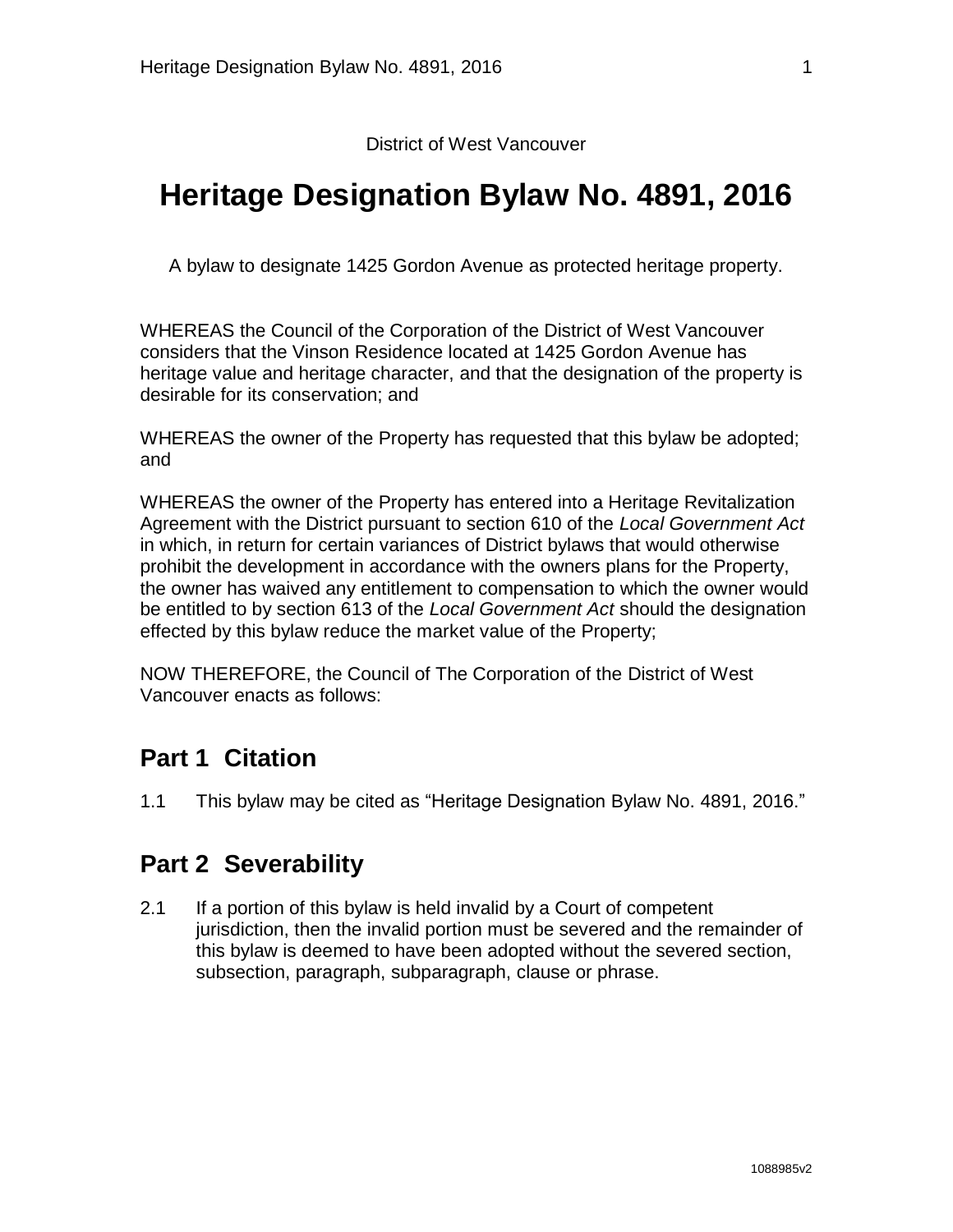### <span id="page-3-0"></span>**Part 3 Definitions**

3.1 In this bylaw:

"Normal Repair" means the replacement of elements of the structure or finishing materials of a building with components that are equivalent to those being replaced in material composition, dimensions and quality, except where the element being replaced is not original to the building in which case a Heritage Alteration Permit is required;

"Property" means that parcel of land in West Vancouver, British Columbia, having a civic address at 1425 Gordon Avenue and a legal description of LOT 18 NORTH EAST ¼ OF DISTRICT LOT 1054 PLAN 6811 and Parcel Identifier: 010-775-480;

"DBH" means Diameter Breast Height measured 1.4 metres from the ground;

"Vinson Residence Statement of Significance" means the document having that name prepared by Donald Luxton and Associates Inc., and dated October 2015, a copy of which is attached to this Bylaw as Schedule A.

#### <span id="page-3-1"></span>**Part 4 Heritage Designation**

- 4.1 The property having a civic address of 1425 Gordon Avenue and a legal description of LOT 18 NORTH EAST ¼ OF DISTRICT LOT 1054 PLAN 6811 and Parcel Identifier: 010-775-480 is designated as protected heritage property under section 611 of the Local Government Act.
- 4.2 The designation applies to the following:
	- 4.2.1 All aspects of the exterior of the Vinson Residence including without limitation the exterior aspects that are specifically listed as Character Defining Elements of the building in the Vinson Residence Statement of Significance;
	- 4.2.2 Those aspects of the interior of the Vinson Residence that are specifically listed as Character Defining Elements of the building in the Vinson Residence Statement of Significance;
	- 4.2.3 All native trees on the Property having a DBH greater than 25 centimetres; and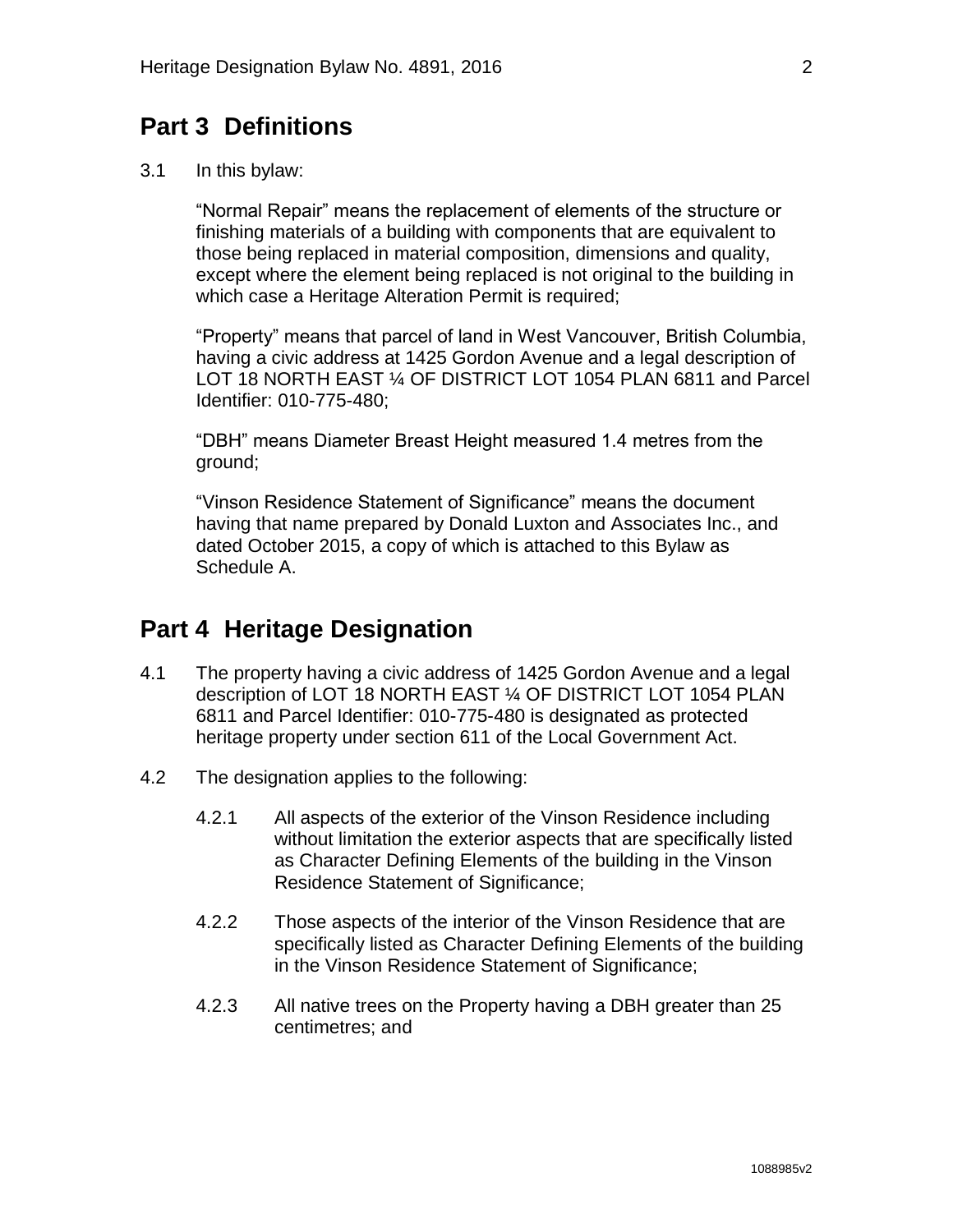4.2.4 Other landscape features identified as Character Defining Elements of the property in the Vinson Residence Statement of Significance.

#### <span id="page-4-0"></span>**Part 5 Heritage Alteration Permit**

- <span id="page-4-1"></span>5.1 All alterations to the elements and features of the Property referred to in section 4.2 require a Heritage Alteration Permit, except:
	- 5.1.1 Normal repair and maintenance of the Vinson Residence carried out in accordance with Heritage Maintenance Bylaw No. 4187, 1999;
	- 5.1.2 The removal or pruning of a native tree which, due to its location, condition, health or any other circumstances, as determined in writing by an Arborist certified by the International Society of Arboriculture, or by the Municipal Arborist, presents an imminent danger of falling and causing injury to a person or damage to property, provided that:
		- (a) the District is notified of the removal or pruning within two business days and that the tree or portion thereof is left on the Property for the District's inspection and instructions as to disposal; and
		- (b) within 24 hours of the date of removal, or in the case of a removal which takes place on a weekend or holiday, on the next business day after the date of removal, apply for a Heritage Alteration Permit for such removal and take all action necessary to obtain issuance of such permit and shall abide by any terms and conditions of the permit, including a requirement to plant replacement trees.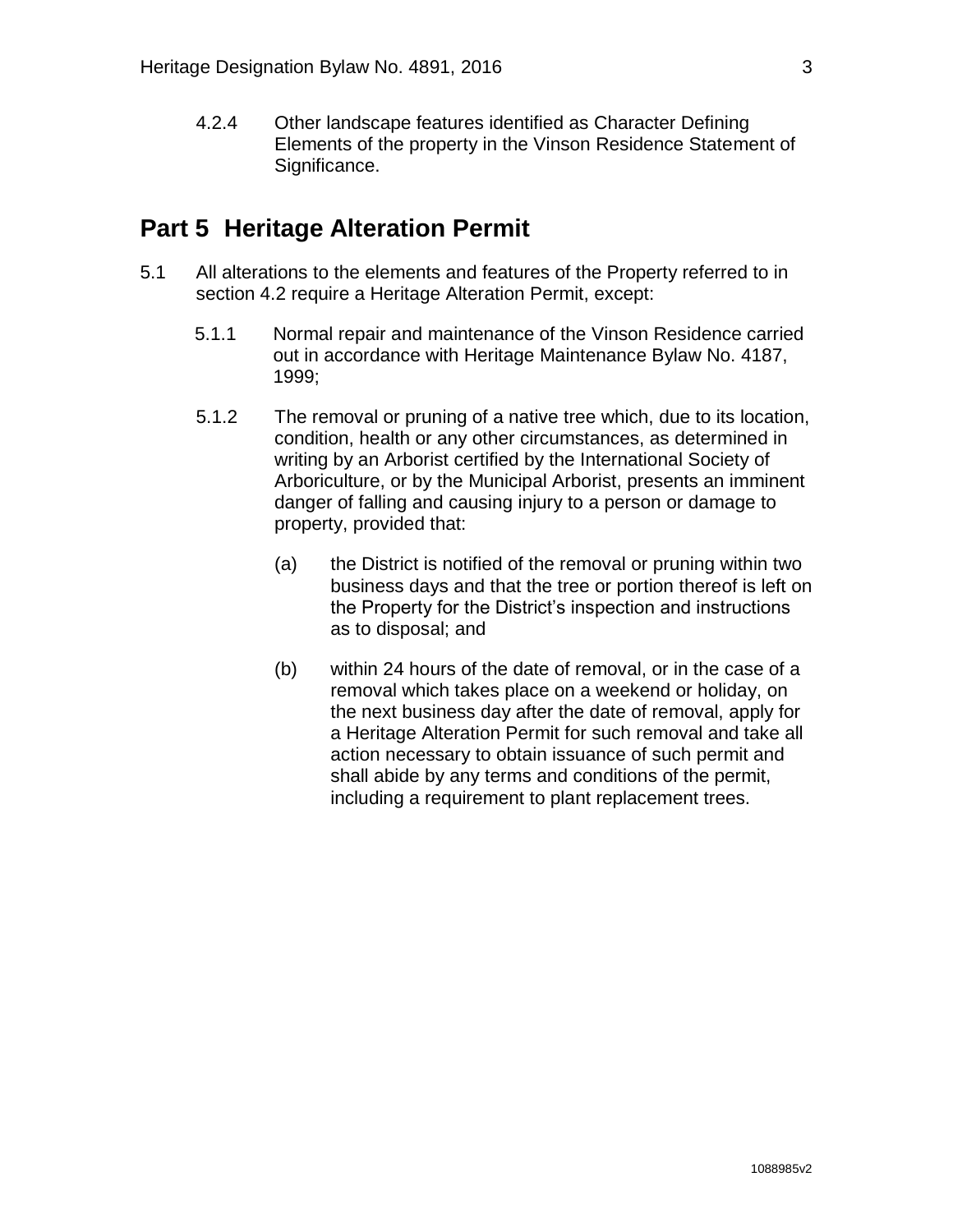## **Part 6 Delegation**

6.1 The Council delegates to the Director of Planning and Development Services the authority to issue heritage alteration permits to authorize alterations not otherwise permitted by this bylaw or by Heritage Maintenance Bylaw No. 4187, 1999, provided that the alterations are in the opinion of the Director appropriate to the general period and style of the Vinson Residence and the Property, and do not remove, replace or substantially alter its intact or repairable character defining elements, as identified in the Statement of Significance attached as Schedule A to this bylaw.

### **Schedules**

Schedule A – Statement of Significance for Vinson Residence (1425 Gordon Avenue)

READ A FIRST TIME on April 25, 2016

PUBLICATION OF NOTICE OF PUBLIC HEARING on May 8 and May 11, 2016

PUBLIC HEARING HELD on May 16, 2016

READ A SECOND TIME on May 16, 2016

READ A THIRD TIME on May 16, 2016

ADOPTED by the Council on June 6, 2016

*[Original signed by Mayor]*

Mayor

*[Original signed by Municipal Clerk]*

Municipal Clerk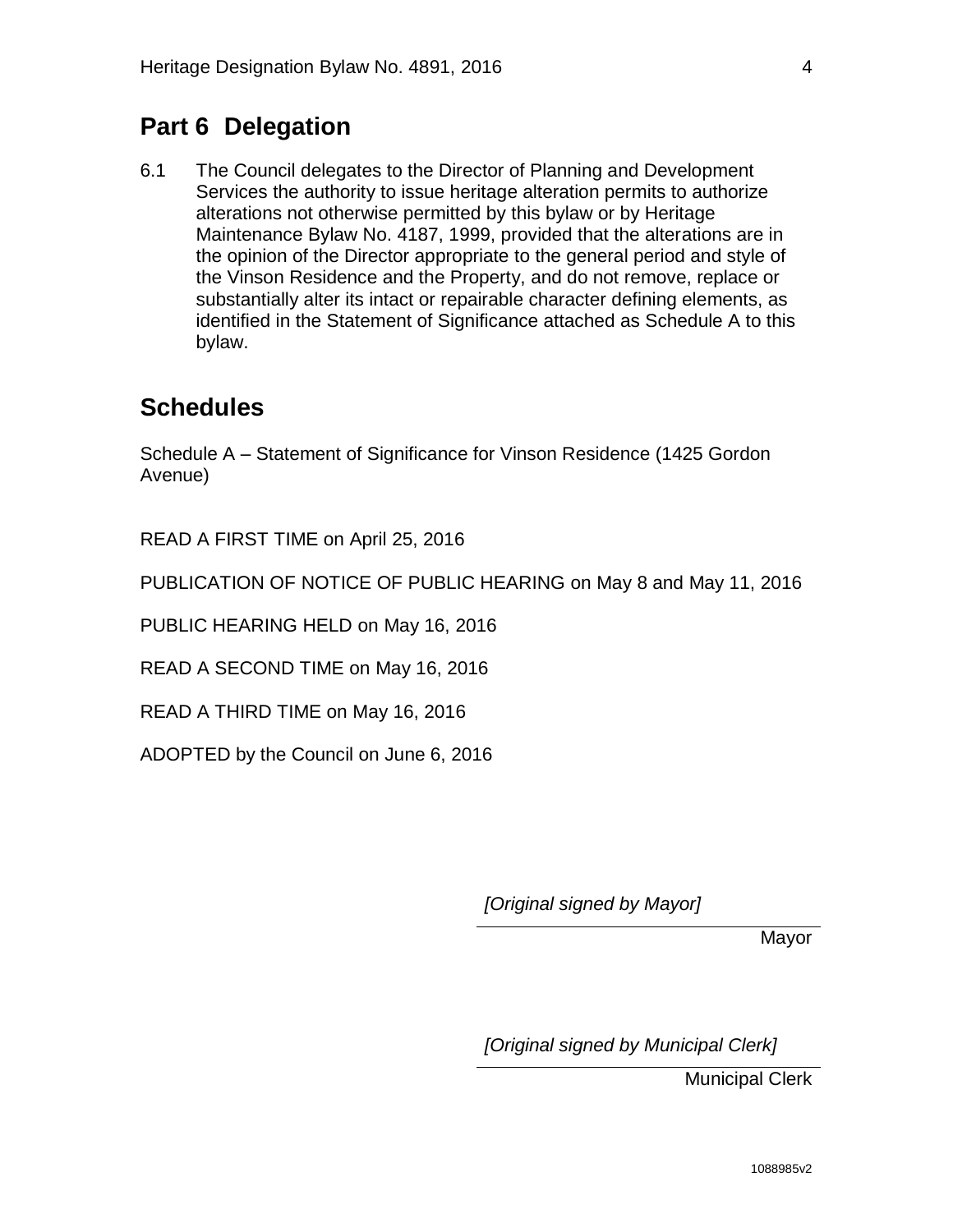#### <span id="page-6-0"></span>**Schedule A STATEMENT OF SIGNIFICANCE FOR VINSON RESIDENCE (1425 GORDON AVENUE)**

*Prepared by Donald Luxton & Associates Inc., October 2015*

#### **DESCRIPTION OF THE HISTORIC PLACE**

The historic place is the Vinson House and its property. The house, built in 1913, is a large one-and-a-half storey, Craftsman-style bungalow on an over-sized lot on Gordon Avenue, in the lower Ambleside area of West Vancouver.

#### **HERITAGE VALUE OF THE HISTORIC PLACE**

The historic place has heritage value for its architecture, its age, the development pattern it illustrates, and the significance of its original owner.

The Vinson House is an excellent, very early, and unusually intact example of a Craftsman-style bungalow (also called a California bungalow) to be built in the area. It provides a valuable link with the early architecture and the history of West Vancouver. It illustrates many features of this style, which was so important to architectural development in the Lower Mainland. The style was just coming into its own in 1913, when the house was built.

The house also has value as a very early example of a large permanent residence in West Vancouver, built at a time when much construction was restricted to second homes and cottages. It sits on the southern edge of what was originally a 5.4-acre lot, which stretched north from Gordon Avenue to Inglewood Avenue and half a block west from 14th Street. This represents one quarter of a District Lot (the NE ¼ of DL 1054), which was a typical real estate purchase at the time. Unusual for West Vancouver and particularly for Ambleside, the property was not subdivided until 1940. It now sits on one-quarter of an acre. The mixture of ages and lot sizes of the houses in this neighbourhood, which reveal subdivision patterns, illustrates the themes of peopling West Vancouver and creating neighbourhoods.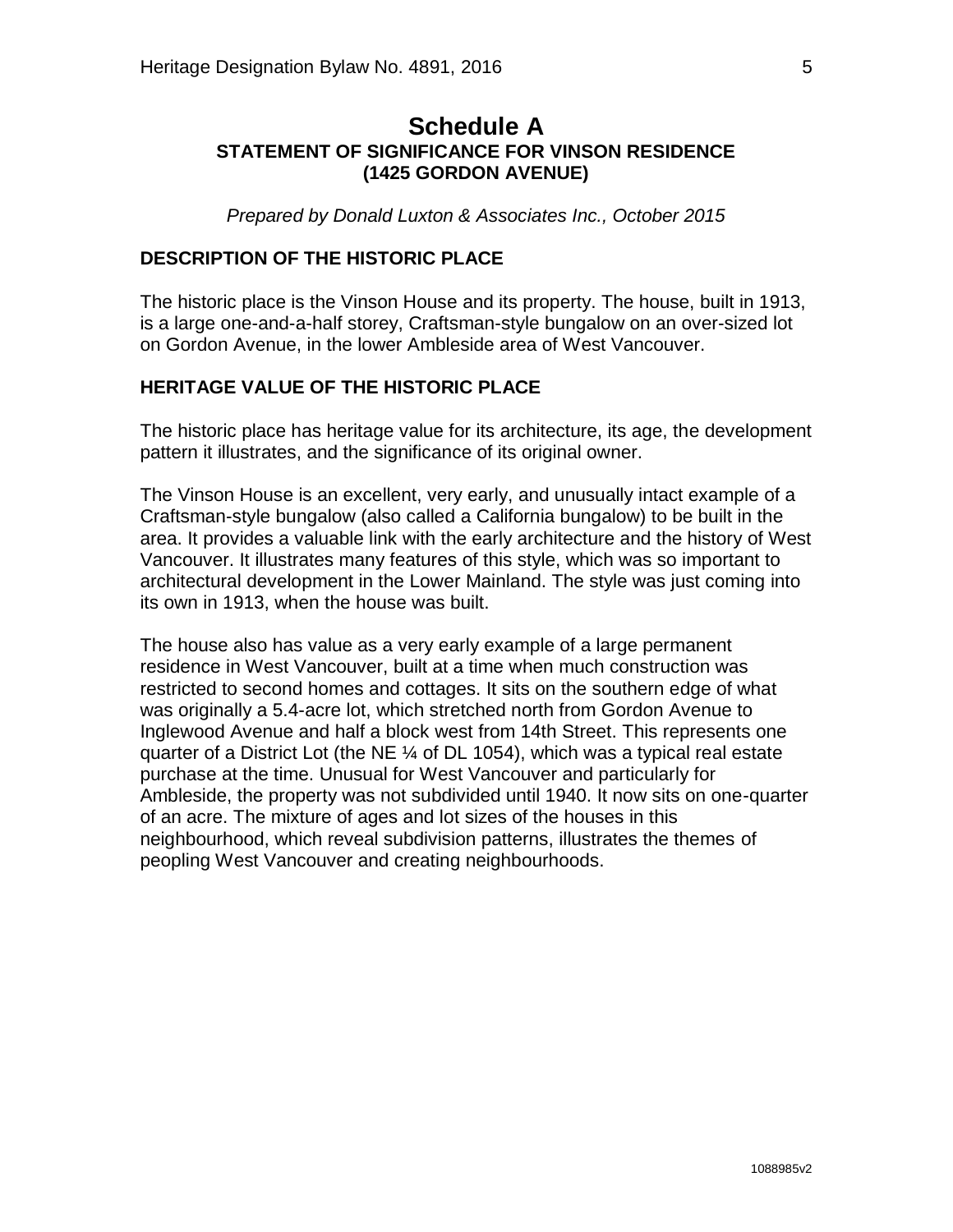The house also has historical value for having been built for Valient Vivian Vinson, who was born in Ohio, arrived in Vancouver from Oregon around 1907, and decided to settle in the Ambleside area of West Vancouver. The residence befitted a man of his means. Vinson was one of West Vancouver's more prominent pioneers. He played a very important role in the early development of both the municipality and the community, serving as Councillor in 1915 and holding the office of Reeve in 1918-20, 1922, and 1927-29, having been defeated at the polls only once. During his term as Reeve in 1918 West Vancouver Municipal Council published an illustrated publicity brochure entitled Visit West Vancouver, which extolled the virtues of living here: "The garden spot of Greater Vancouver … on the sunny side of English Bay" and encouraged people to make it their home. The Vinson House is featured prominently on the front cover of this brochure.

Much was accomplished during Vinson's terms in office, and represents the theme of governing West Vancouver. His death in 1934 at the age of 56 "threw the whole municipality this week into a state of gloom. And in view of his long and faithful public service it is only right and proper that this should be so. In his death West Vancouver has lost a very true and faithful citizen and we a loyal friend." (West Vancouver News, March 29, 1934)

Vinson was a well known professional photographer who owned and ran the King Studio on Hastings Street, one of the oldest established photographic studios in Vancouver. Many early West Vancouver school photos were taken by King Studio. Vinson would have commuted to and from work on the ferry from the foot of 14th Street in Ambleside. His business life therefore represents the themes of making a living and moving to and from.

Vinson Creek, which runs through the British Properties and Ambleside, and through what used to be the Vinson estate, was named after him.

#### **CHARACTER DEFINING ELEMENTS**

The character-defining elements of the Vinson Residence include:

- The location at the rear of a  $\frac{1}{4}$  acre lot and the relationship to the streetscape on Gordon Avenue, which remains unchanged from the original construction and suggests the original estate-sized property.
	- o Note: the Vinson Residence will be relocated on the property under a Heritage Revitalization Agreement.
- The mixture of gardens at the front of the property.
- The mixture of post-1940 bungalows and other house-types that surround the house on all sides, and which reveal the later patterns of development.